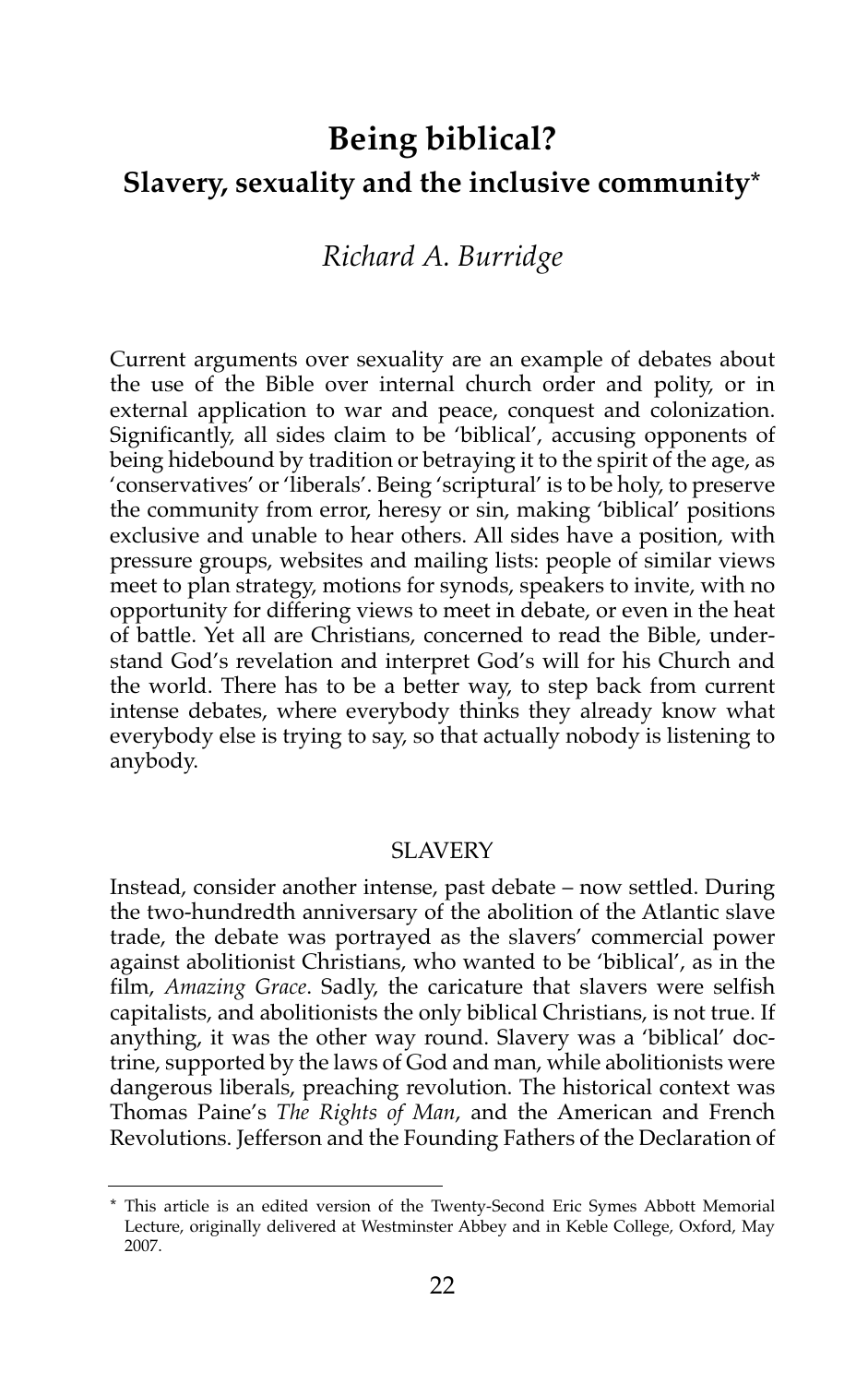Independence believed 'these truths to be self-evident: that all men are created equal; that they are endowed by their Creator with certain unalienable rights, life, liberty and the pursuit of happiness' – but they were all slave-owners, who did not apply these truths to their slaves.

Instead, slavery was justified biblically: Noah decrees that, as punishment for seeing him naked, Ham's descendants will be slaves for Shem and Japheth (Genesis 9.22–27); Abraham is blessed by God with 'male and female slaves' as a wealthy slave owner (Genesis 24.35; also 12.5; 14.14; 20.14). Slaves were part of his estate, passed on to his son Isaac (Genesis 26.12–14). Mosaic legislation provides for Israelites to buy and sell slaves, and instructs how to treat them (Exodus 21; Leviticus 25). Slavery was equally accepted in the New Testament, where slaves are told to 'obey their masters . . . with enthusiasm' as obeying Christ (Ephesians 6.5–9; Colossians 3.22–25; Titus 2.9–10; 1 Peter 2.18–19). Paul returns the runaway Onesimus to Philemon, and tells slaves to 'remain in the condition in which you were called' (Philemon 12; 1 Corinthians 7.20–24).<sup>1</sup> Particular attention was drawn to 1 Timothy 6.1–6, where Paul's instructions, 'let all who are under the yoke of slavery regard their masters as worthy of all honour', have additional dominical authority as 'the sound words of our Lord Jesus Christ'. Romans 13.1–7 undergirded it all, appealing to proper law and order.<sup>2</sup>

Leading interpreters in universities and churches taught the 'scriptural' doctrine of slavery. Even after abolition of the slave trade, slavery continued in the southern states, supported by biblical arguments from theologians.<sup>3</sup> Meeks concludes that there is 'no knockdown argument against such uses of scripture as the apologists for slavery made'.4 Swartley agrees: the 'appeal to the Bible does not in itself guarantee correctness of position<sup>'.5</sup> The 'biblical', pro-slavery camp saw the abolitionists as dangerous liberals, undermining the very law of God. As Bledsoe thundered,

> The history of interpretation furnishes no examples of more willful and violent perversions of the sacred text than are to be found in the writings of the abolitionists. They seem to consider themselves above the scriptures: and when they put themselves above the law of God, it is not wonderful that they should disregard the laws of men.<sup>6</sup>

So the abolition controversy two hundred years ago parallels our current crisis between those who want to be biblical upholding the tradition and those who are 'inclusive'. Yet we are now clear that those who claimed to be biblical were wrong – and the then dangerous liberals are now seen as inspired by the Bible to bring freedom.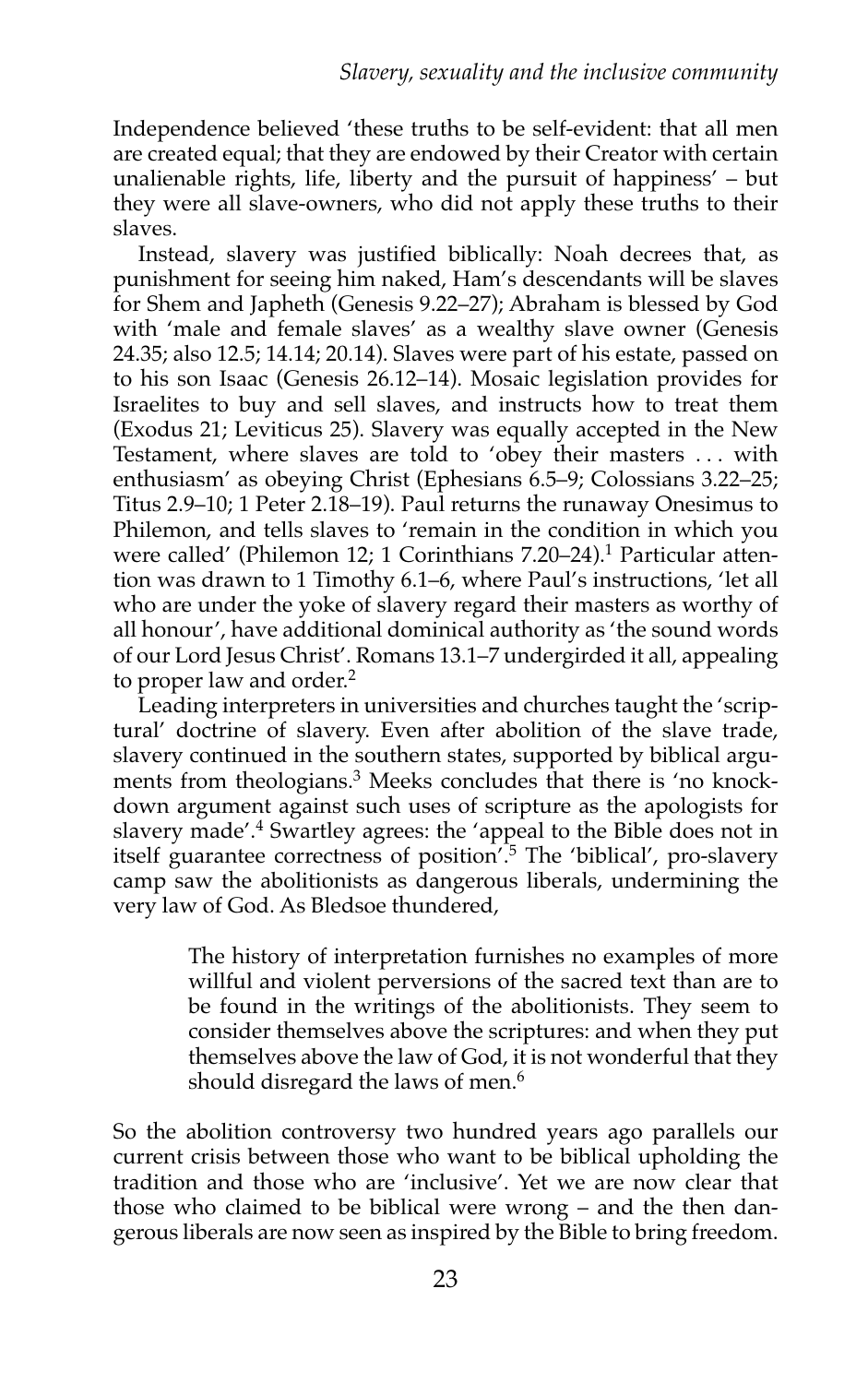#### APARTHEID

The abolition of the slave trade affected other colonies. In South Africa, the British authorities in the Cape moved towards the abolition of slavery. However, Boers saw this as oppression, so they started the Great Trek into the interior, eventually defeating the Zulus at Blood River in 1838. Apartheid is thus a descendant of the controversy about abolition. However, it is also a recent example of debate between being biblical and being inclusive. Today, we assume that apartheid was unchristian, evil and repressive: the Afrikaners were 'hypocrites', pretending to 'be biblical' to cover their exploitation of black people. Yet the Dutch Reformed Church was, and is, a reformed Protestant church, rooted in Scripture, backed by excellent faculties of biblical studies in major universities like Pretoria or Stellenbosch. The theological basis for apartheid, or 'separate development', is the Dutch Reformed Church Report, significantly entitled *Human Relations and the South African Scene in the Light of Scripture*. 7 Those who wanted black people included were dismissed as dangerous liberals, radicals, or Communist atheists. Even Desmond Tutu as General Secretary of the South African Council of Churches suffered detailed legal scrutiny by the Eloff Commission in 1982.<sup>8</sup>

This presents a challenge: it is easy to dismiss the Afrikaners as hypocrites using a biblical justification. It is more difficult to recognize that a biblical church, of prayerful people, guided by the Spirit, could have come up with a biblical doctrine that we find so abhorrent. How can we be so sure about our claims to be biblical? Will future generations think that current 'biblical' views are as misguided as slavery or apartheid? Accordingly, I analysed how the Bible was used to support apartheid, and the part it played in the liberation struggle as a test case for New Testament ethics.<sup>9</sup> I will consider the four main literary genres of ethical material in turn.<sup>10</sup>

#### *Rules*

Treating the Bible as a moral handbook with prescriptive commands fits into the deontological approaches of Kant, Bonhoeffer or Barth. There are direct instructions like the Ten Commandments or the Sermon on the Mount, but we must decide which commands are still binding. The DRC Report interpreted God's command to 'be fruitful and multiply' (Genesis 1.28) to include the separate diversity of peoples, confirmed in Deuteronomy 32.8–9 and Acts 17.26–27 with 'the boundaries of their territories'.11 Critiquing the Report's approach, Willem Vorster, Professor of New Testament at UNISA, argued that 'the Bible simply becomes an "oracle book" of "proof texts"'; further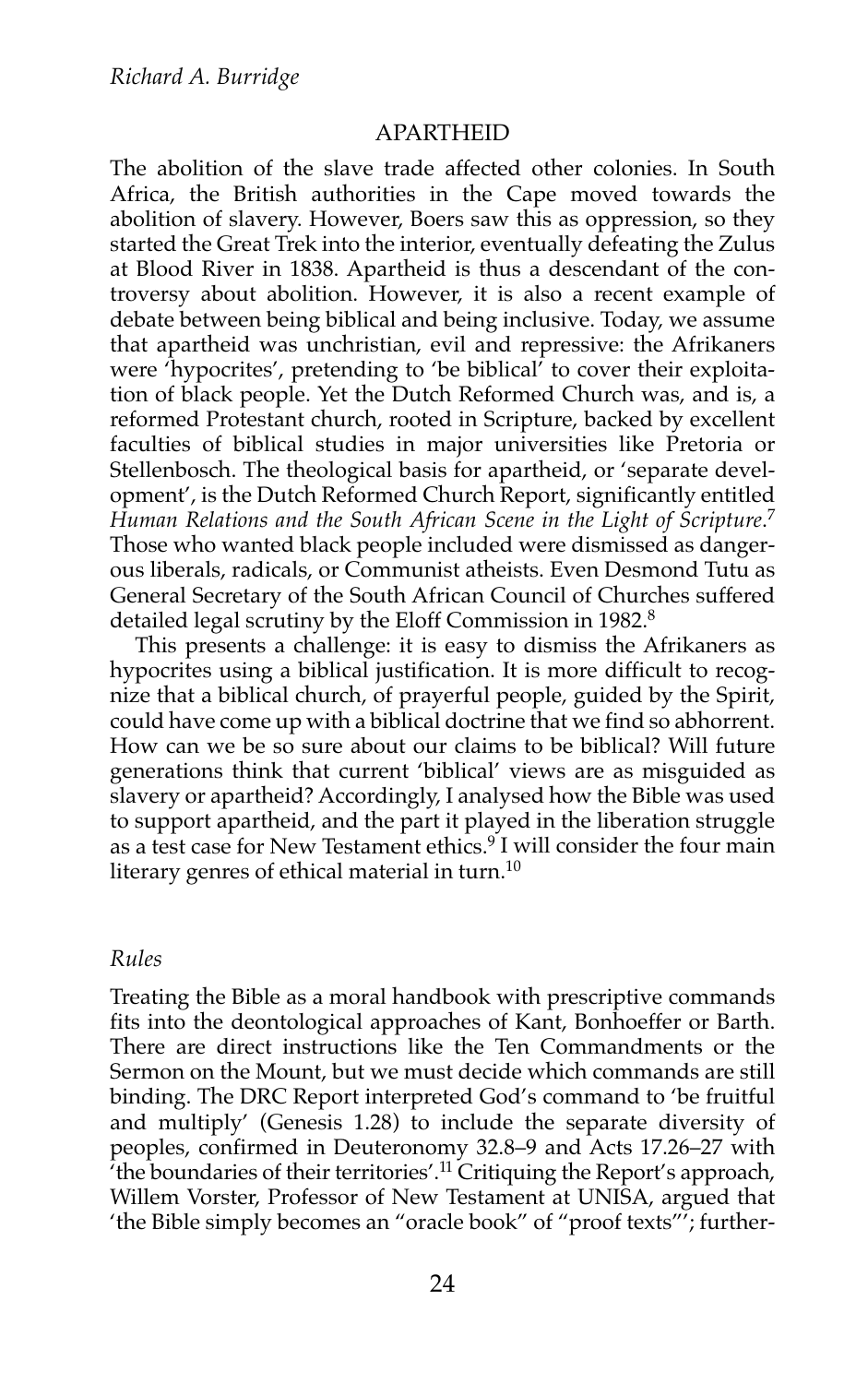more 'both apartheid and anti-apartheid theologians . . . undoubtedly operate with exactly the same view of Scripture. The main difference is the (political) grid though which the Bible is read.'<sup>12</sup>

## *Principles*

Stepping back from commands requires seeking principles underlying the texts, such as the love principle in situation ethics, or the liberation principle in South America. The problems are which principle to apply and whether it really arises from the text. Differing exegeses of Genesis 1.28 produce contrasting 'principles': either 'separate development' (God made us all different), as argued by the DRC Report,<sup>13</sup> or the principle of 'unity' (God made us one in our diversity), as argued by liberationists. Equally, the Report's handling of Pentecost in Acts 2.6–11 produced the principle of everyone hearing 'God's great deeds in our own language' – justifying separate racial churches, speaking Afrikaans, English, Xhosa, Zulu and so forth. The other side produced the opposite principle of the Spirit at Pentecost 'breaking down the barriers that separate humanity'.<sup>14</sup> Thus the same interpretative method of looking for a principle is applied to the same texts – yet produces contrasting principles for the pro-apartheid government and for the liberation struggle. Which one is really 'biblical'?

## *Paradigms/examples*

Bible narratives are often applied to us, despite the culture gap between the biblical world and our own day. When the early settlers came into the fertile fields of the Cape, 'flowing with milk and honey', not surprisingly they compared themselves to Israelites coming into the Promised Land. However, this also led them to treat the natives like Canaanites as 'hewers of wood and drawers of water', applying Joshua and Judges to the Bantu; from such biblical narratives, they derived prohibitions against mixed marriages, and justified oppression and slavery.<sup>15</sup> After the Boers escaped from the British authorities' move towards the abolition of slavery and defeated the Zulus at Blood River, they ceremonially enacted a Covenant with God every year on 16 December at the Vortrekker monument in Pretoria.<sup>16</sup> Ironically, the same Exodus paradigm lies at the heart of liberation theology, in South Africa as in South America. Again, the same biblical story is used with the same method of interpretation by both sides, with the Afrikaners seen as the victims in their own reading, but as the oppressors by the black churches: 'For the one, God is a God of deliverance. For the other, he is a conquering god. Same texts, two views, two experiences.'17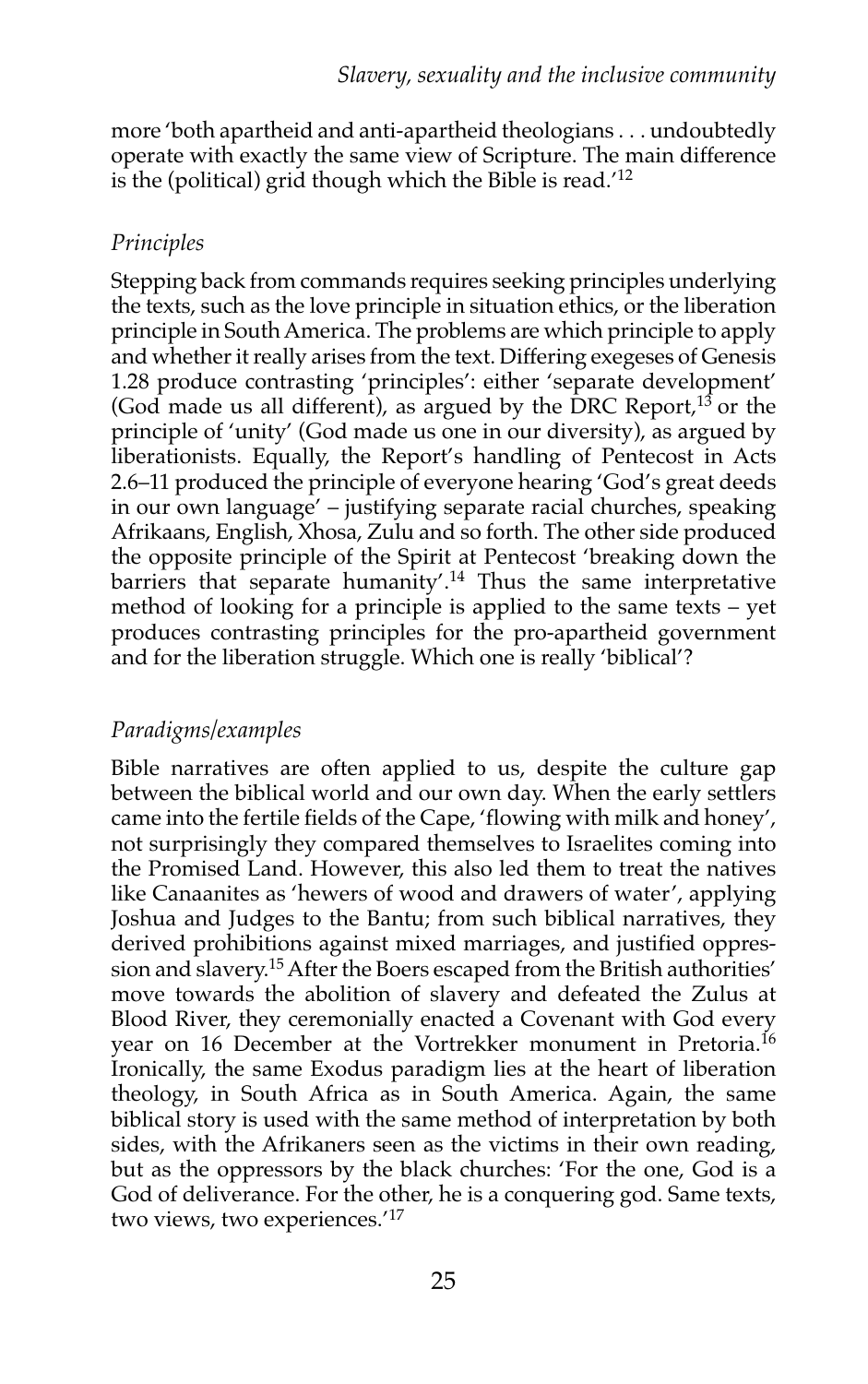#### *World-view*

Last, we come to the overall world-view of the Bible, leading to a biblical theology, like the Barthian approach of ethicists such as Oliver O'Donovan and Michael Banner. However, the Bible is not a single book, but a collection of many genres and languages and cultures over many centuries. Fusing it into a single vision is difficult – the DRC viewed their understanding of 'human relations in the light of scripture' as biblical, based upon the whole scheme of creation-fallincarnation-redemption, while the liberationists followed exactly the same line of argument.

This brief study leads to a disturbing conclusion. We must recognize that both sides in South Africa believed in the Bible, based their view upon it and used the same methods of biblical interpretation upon the same biblical passages – yet they came to startlingly different conclusions. It is worrying for current claims of 'being biblical'.

#### A BIOGRAPHICAL APPROACH TO THE NEW TESTAMENT ETHICS

My earlier work compared the Gospels with Graeco-Roman biography and demonstrated that they are written in the same genre and therefore must be interpreted similarly.<sup>18</sup> Graeco-Roman biography is very different from modern biography, with the post-Freudian concern for personality, and current interest in 'celebrity'. The ancients depicted the subject's character through his or her deeds and words, anecdotes and sayings, leading up to the person's death, recounted in extensive detail, to bring the major themes to a climax.

To be truly biblical, we must consider Jesus' ethical teaching *and* his actual practice. As Luke says, 'In the first book, I wrote about all that Jesus began to do and to teach' (Acts 1.1). Therefore, we have to look at Jesus' sayings, and his actions, to grasp the evangelists' portraits of how Jesus' ethics fit into this. Those who claim to be biblical appeal to his words, for example in the Sermon on the Mount. But this is to ignore the biographical genre of the Gospels and treat them as just ethical teachings. Meanwhile, the desire to be inclusive appeals to his deeds and relationships – but it should not neglect his teachings. Therefore I have analysed New Testament ethics through a biographical approach to the Gospels' portraits of Jesus' deeds and words, his teachings and his ministry, and followed this through Paul and the rest of the New Testament.19

#### *Jesus' teaching*

Despite today's view of Jesus as a moral teacher, the Gospels do not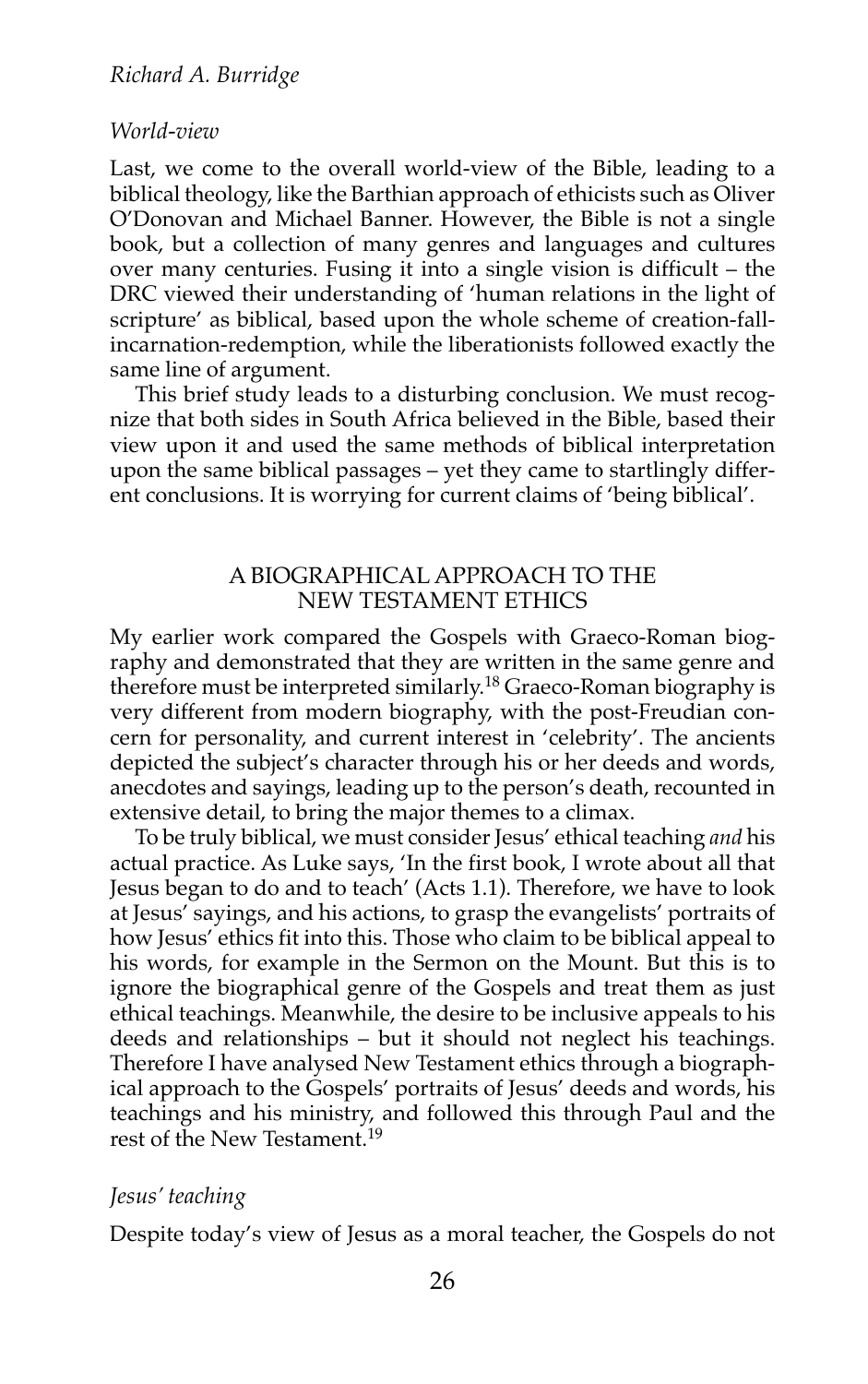portray him like this. To read them as ethical treatises is a genre mistake. In their biographical portraits, Jesus' ethics is not a separate set of moral maxims, but part of his proclamation of the Kingdom of God, which aims to elicit a whole-hearted response from disciples living within the community of others who also follow, rather than to provide moral instructions. As for human moral experiences, like money, sex, power and violence, Jesus intensified the demands of the Law with his rigorous ethic of self-denial. However, his stress on love and forgiveness opened the community to those who had moral difficulties in these areas.

## *Jesus' example*

Jesus' demanding ethical teaching requires high standards – but in the biographical narrative, the religious leaders and guardians of morality find him uncomfortable, while he keeps company with those who do *not* keep his ethic. He is criticized as 'a glutton and a drunkard, a friend of tax collectors and sinners' (Matthew 11.19; Luke 7.34). He accepts people as they are and proclaims that they are forgiven without going to the temple or offering sacrifice. He heals them, and the eucharistic words suggest that he saw his coming death as 'for' them. A biographical approach means that we cannot simply look at Jesus' moral words; to be biblical involves the paradox that Jesus delivers his ethical teaching among sinners whom he accepts, loves and heals. Furthermore, a major purpose of ancient biography was *mimesis*, the imitation of the subject. Equally, *ma'aseh*, Jewish 'precedence', expected disciples to imitate their rabbi as a way of imitating Torah, to become holy as God is holy. To imitate Jesus, we cannot simply extract ethical teachings from the Sermon on the Mount; we must also imitate his loving acceptance of others within an inclusive community.

## *Paul*

The Pauline letters contain much ethical material which is still an ethic of response, even if Jesus' preaching of the Kingdom has become proclaiming Jesus as king. Paul's demand for a response to God is the same, with the same centrality of the love command, to fulfil the law, lived out within the community of the body of Christ. On particular ethical issues (such as the state, sex, marriage and divorce, money, property and poverty), Paul makes demands, yet also refers to the mixed nature of his early communities. He appeals to readers to 'be imitators of me, as I am of Christ' (1 Corinthians 11.1; compare Galatians 4.12; 1 Thessalonians 1.6). He instructs early Christians to 'bear with the failings of the weak' and not to please themselves 'as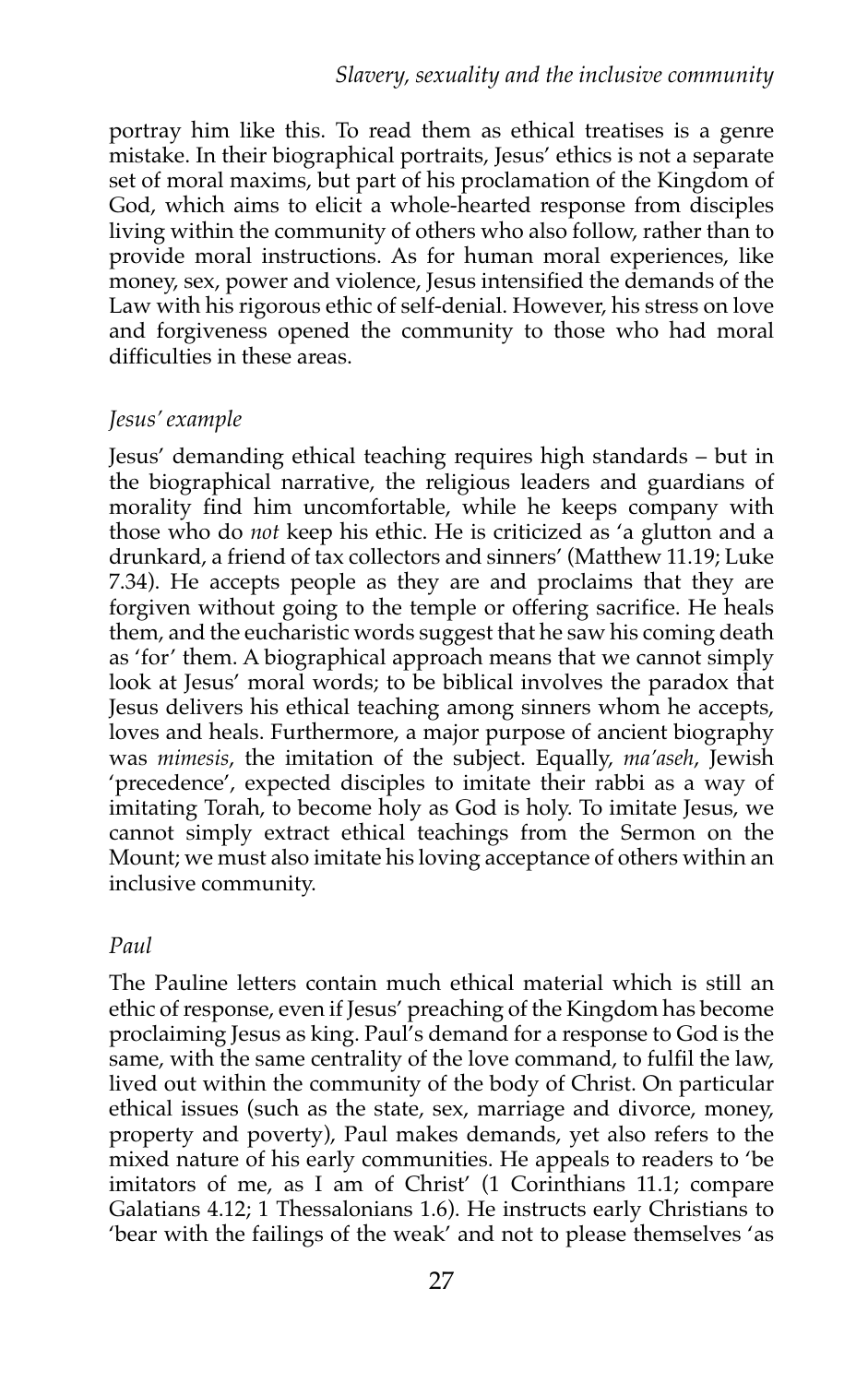Christ did not please himself'. They are to welcome others 'just as Christ has welcomed you' (Romans 15.1–7). Our biographical approach suggests that Paul follows the creative complementarity of Jesus' rigorous ethics together with his acceptance of sinners within his community. As Jesus' pastoral acceptance of 'sinners' means that his demanding teaching cannot be applied exclusively, so Paul's ethical teaching is balanced by his appeal to imitate Christ, accepting others as we have been accepted.

### *The four Gospels*

This same combination of Jesus' words and deeds is found in each evangelist's ethical slant: Mark stresses discipleship in the context of eschatological suffering; Matthew demonstrates how Jesus is the truly righteous interpreter of the law; Luke depicts his universal concern especially for the marginalized, while John portrays Jesus as the divine love who brings truth into our world. Christology is central, but each portrait combines words and deeds, as Jesus' moral teaching takes place in the narrative context of accepting people within an inclusive community. This is all set forth in their biographical narrative for us to imitate Jesus' ethical concern and loving acceptance.

#### HOW DID THE DEBATE ABOUT SLAVERY CHANGE?

Wilberforce and the Clapham sect were concerned to make the British people and Parliament see slaves as fellow human beings, as in the Wedgwood medallions, saying, 'Am I not a man and a brother?' The story of Olaudah Equiano, a former slave from Ghana, rapidly became a best-seller in 1789. Although John Newton was converted in 1748, he continued in the slave trade until 1754 and only wrote his *Thoughts upon the African Slave Trade* in 1787. The abolitionists read and reread their Bibles in the light of this experience of slaves and slave-traders. Thus they imitated Jesus' example of doing ethics within an inclusive community – and the change resulted from admitting the excluded group into the discussion.

#### HOW DID THE UNDERSTANDING OF APARTHEID AS 'BIBLICAL' CHANGE?

Biblical interpretation is validated by the believing community, but the pro-apartheid account of 'human relations in the light of scripture' came out of a Bible-reading, prayerful Christian church,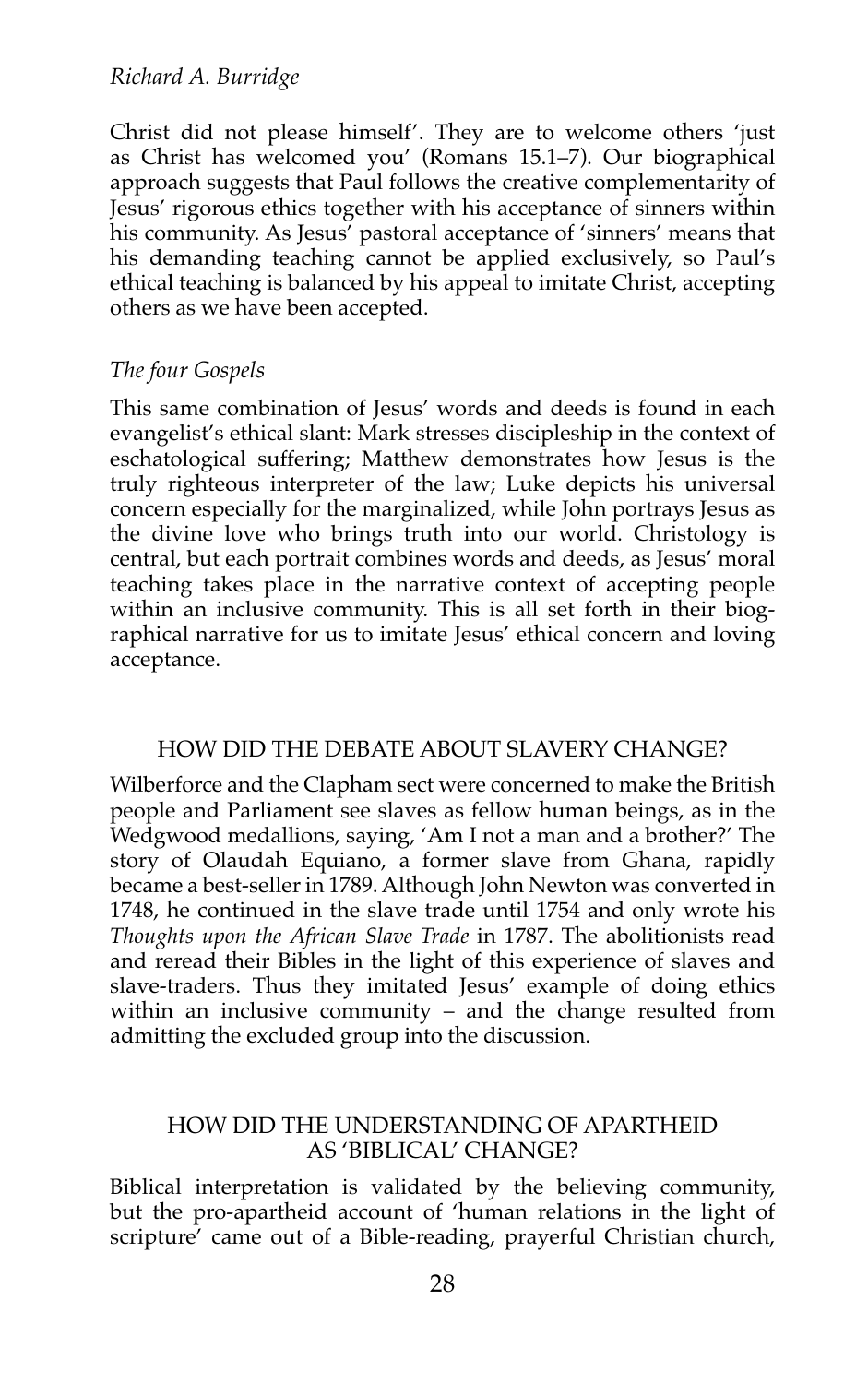supported by excellent biblical scholars. A professor at Stellenbosch University explained to me how the DRC got it so wrong, by not listening to the voices of 'outsiders' such as other churches, and stifling the protests 'inside'. As biblical interpretation was related to its political and social context, things changed. Gerald West, from the University of Kwa-Zulu Natal, introduced the voices of 'ordinary readers' alongside those of biblical scholars and church authorities. Again, admitting the excluded group into the community interpreting the Bible led to change.<sup>20</sup>

Similarly, Archbishop Tutu chaired the Truth and Reconciliation Commission to hear the experiences of all sides, black, white and coloured, oppressors and oppressed, victims and torturers alike. Freek Swanepoel from the DRC admitted that 'the church had erred seriously with the Biblical foundation of the forced segregation of people . . . We have indeed taught our people wrongly with regard to apartheid as a Biblical instruction.'21 This is just one example of many others who confessed that previous claims to be biblical were wrong. Once more, admitting the excluded group changed how the Bible was understood.

#### HOW MIGHT THE CURRENT DEBATE OVER SEXUALITY CHANGE?

In the current controversy, one side argues that they are biblical, while the other claims to be inclusive. Some suggest that as the Church overcame biblical claims about slavery two centuries ago, it must do the same now about sexuality. Such arguments are too simplistic. Equally, others argue that biblical claims for apartheid were a cover for racism, and we must resist prejudice about sexual orientation similarly. In fact, biblical arguments for apartheid were more than prejudice and needed reconsideration in an inclusive community. Similarly, the scriptural material on human sexuality is complex, and easy claims to be biblical should not be accepted.

Homosexuality is forbidden in Leviticus 18.22, but so is heterosexual intercourse during menstruation (18.19); similarly the death penalty is prescribed for homosexuality in Leviticus 20.13, but also for speaking badly about parents in 20.9. Homosexuality appears in some of Paul's vice lists (e.g. 1 Corinthians 6.9–10); equally, Romans 1.24–27 also leads into another list in 1.28–32, that 'gossips, slanderers, the insolent . . . and those who are rebellious towards parents . . . deserve to die'. Such material requires careful analysis if sexuality is singled out today but not the others. Jesus says nothing about homosexuality, but stresses one flesh in forbidding divorce (Mark 10.1–12); a church which permits divorce cannot use such passages to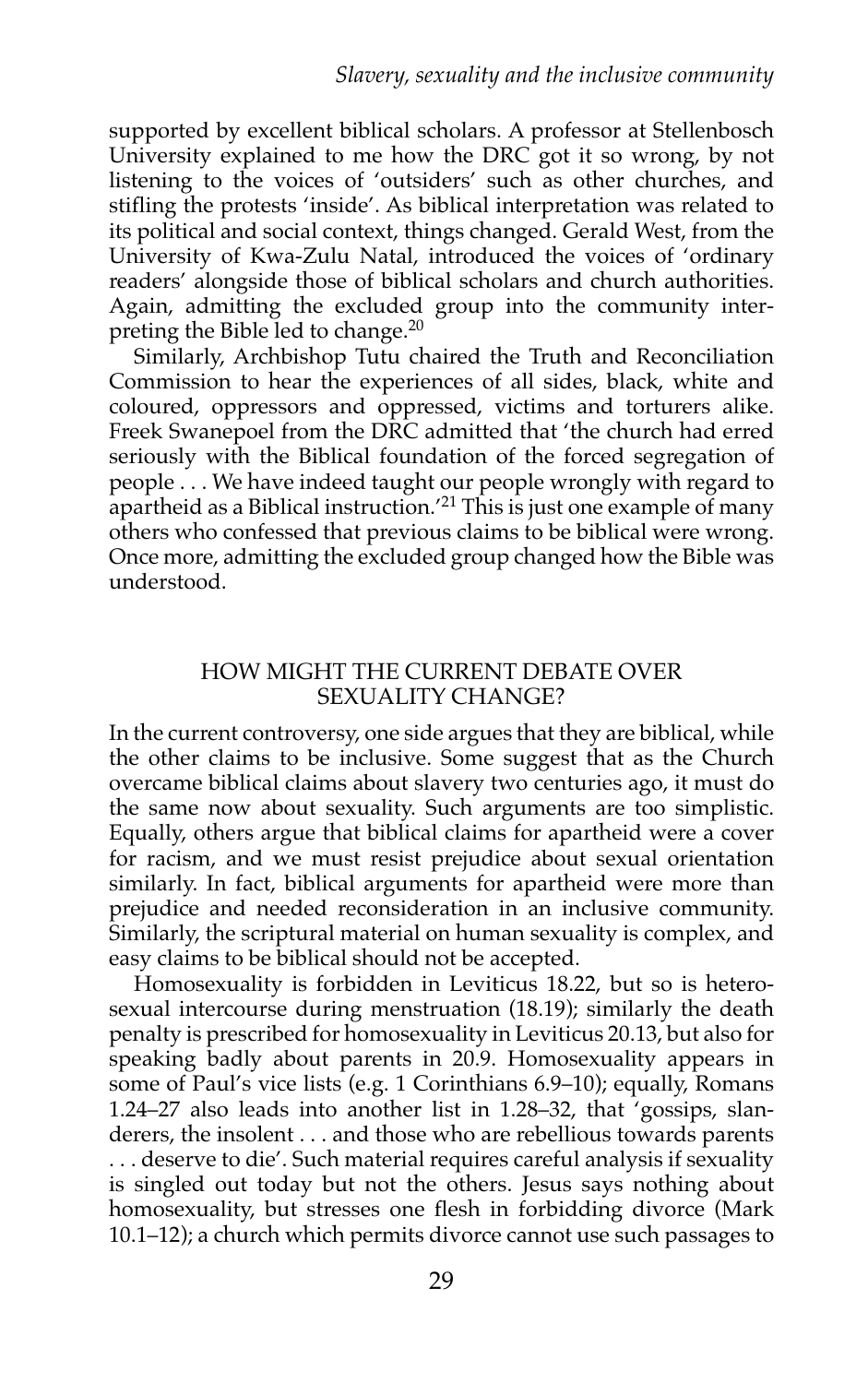forbid homosexuality. Therefore, both sides' claims to be biblical cannot be easily accepted. Careful scriptural study is needed, as with slavery and apartheid, within an inclusive community where the marginalized are heard. Words must be held together with deeds: if the biblical teaching about sexuality is not conclusive, Jesus' example of accepting the marginalized is clear. Paul's regard for weaker brothers and sisters and his call to imitate Jesus is reinforced by the biographical genre of the Gospels. Those who want to be biblical must maintain an inclusive community of interpretation to discover God's will.

The 1998 Lambeth Conference resolution 1.10 that 'homosexual practice is incompatible with Scripture' also commits the church 'to listen to the experience of homosexual persons' who 'regardless of sexual orientation, are full members of the Body of Christ', hence the 'listening process' around the Anglican Communion. Private Member debates in General Synod last year were amended to 'acknowledge the importance of lesbian and gay members of the Church of England participating . . . in an open, full and Godly dialogue about human sexuality'. Such listening is needed to imitate the example of Jesus.

#### **CONCLUSION**

To be truly biblical is to imitate Jesus' teaching and his example: his demanding ethics cannot be separated from his activity. The biographical genre of the Gospels, the ancient idea of imitation and Jewish rabbinic precedent all suggest that Jesus' teaching must be earthed in his example of calling people to discipleship and acceptance of sinners. Unfortunately, New Testament ethics today either produces a condemnatory ethic – or an open acceptance, which seems to have no morality. Seeking to follow Jesus in becoming 'perfect' and 'merciful' as God is perfect and merciful (compare Matthew 5.48 with Luke 6.36) is not easy, but is vital to be properly biblical.

Biblical study requires an inclusive community of interpretation which listens to the experiences of those who are marginalized, as with slaves and apartheid. Only an open and inclusive community which includes listening to homosexuals' experience can grapple with the biblical teaching on sexuality. A biographical approach to New Testament ethics requires imitating Jesus' words and deeds within the context of an inclusive community. Such an open debate is the only way forward today if we really want to be 'biblical'.

*Richard A. Burridge is Dean of King's College London.*